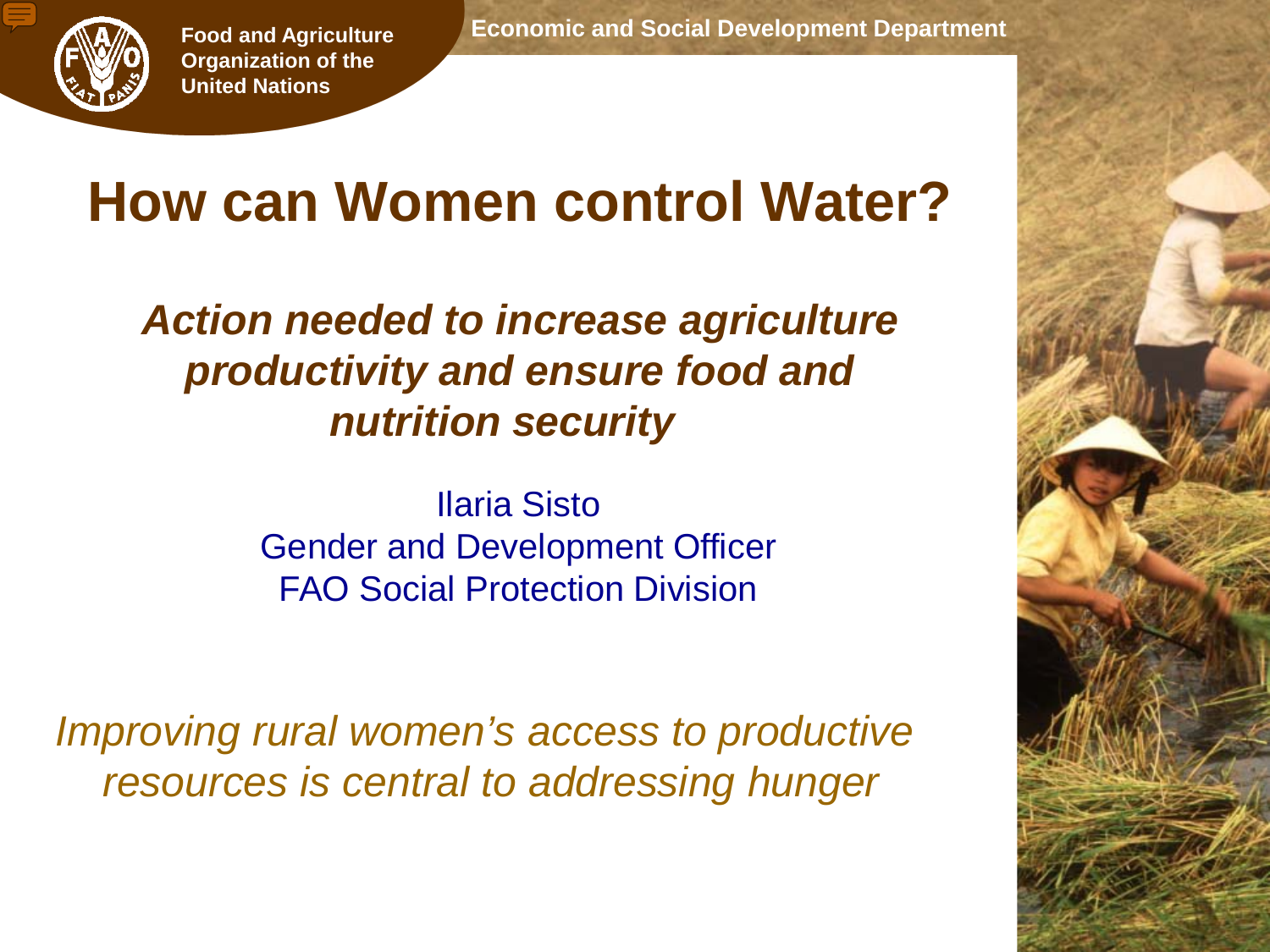

# 1. The gender gap in agriculture

- 2. FAO's experience to promote gender equality in water resources in agriculture
- 3. Available tools
- 4. The Way forward

*Women from Sub-Saharan Africa spend 40 billion hours/year collecting water*



#### *Get more "crop for the drop"*

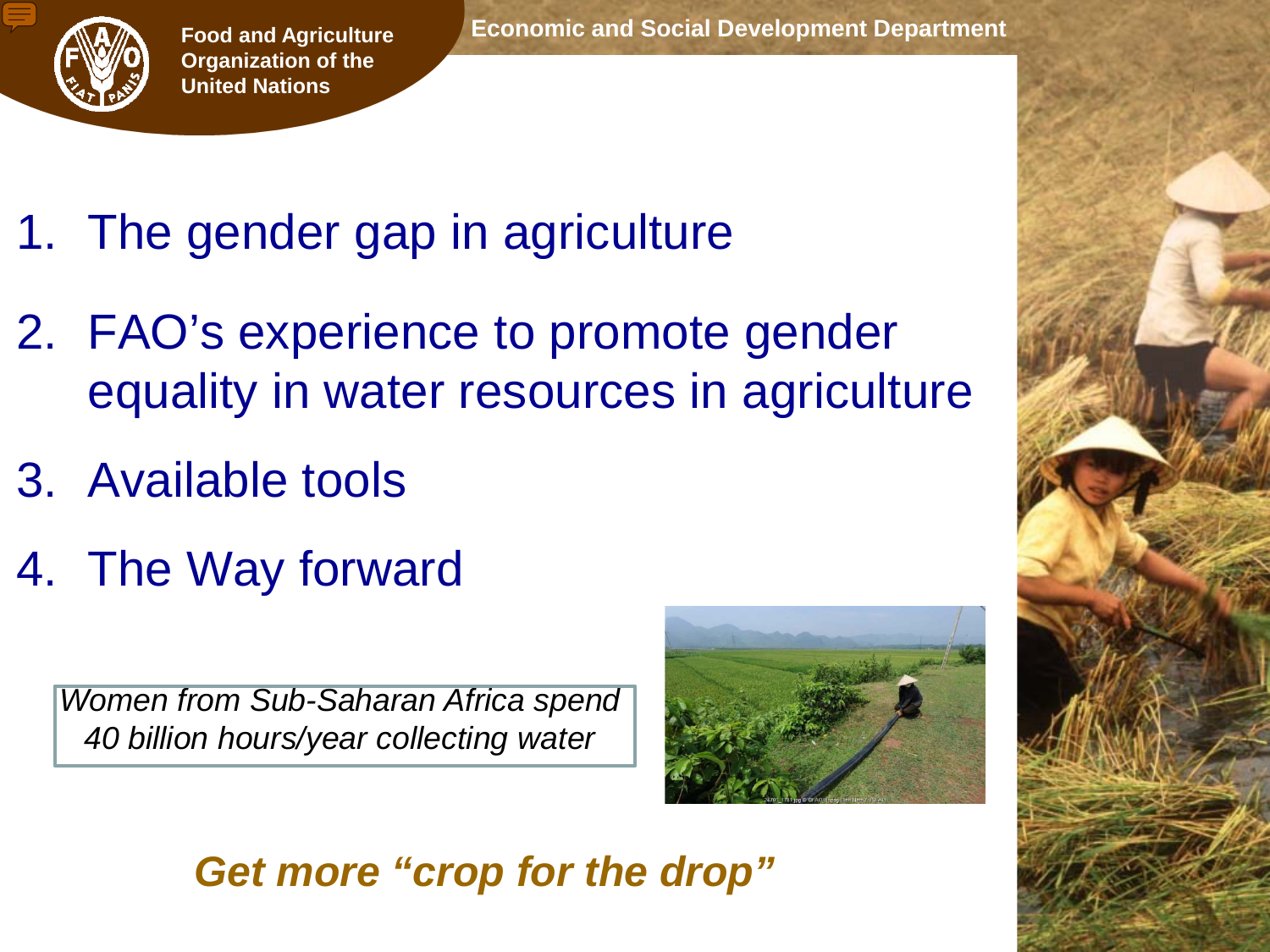

## **What is the world situation for hunger and water scarcity?**

- □ Universal human right to food: yet 805+ million, 1 in 9 suffer from hunger
- **□ Nutrition: 2+ billion suffer from micronutrient** deficiencies or "hidden hunger", over half a billion are obese
- Water: 2/3 of the world population are likely to be living in water-stressed countries by 2025

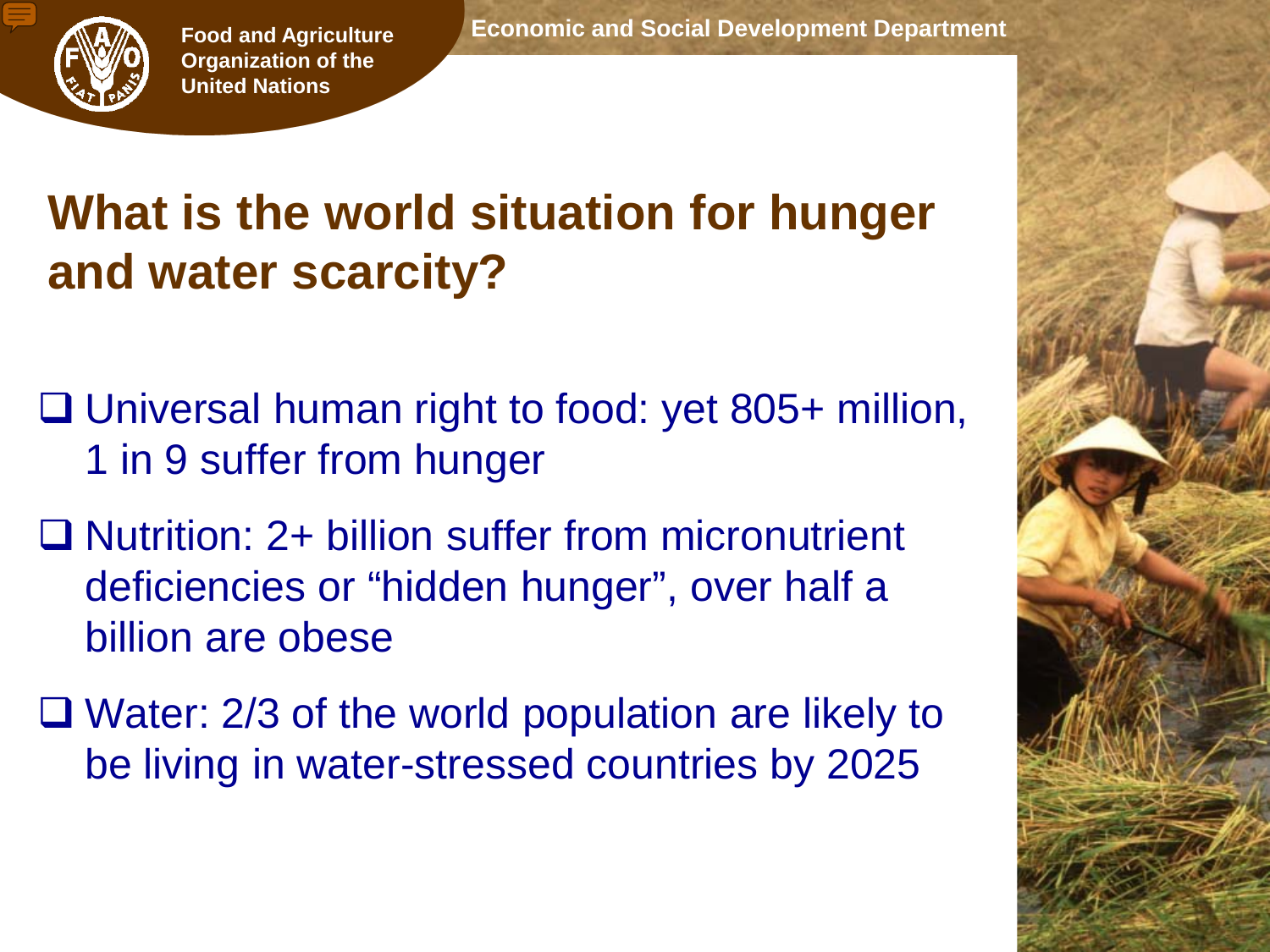

#### **FAO and the Sustainable development goals**

- FAO co-leads 3 SDGs: 1) Food security, nutrition and sustainable agriculture; 2) Marine resources, oceans and seas; and 3) Ecosystems and biodiversity; and contributes to other focus areas. Our Targets:
- 1) All people have access to adequate food all year round;
- 2) End malnutrition in all its forms;
- 3) Food production systems become more productive, sustainable, resilient and efficient ;
- 4) Small food producers, esp. women, have secure access to inputs, knowledge, productive resources and services to increase productivity sustainably, income and resilience;
- 5) More efficient post-production food systems to reduce food loss and waste rate by 50%.

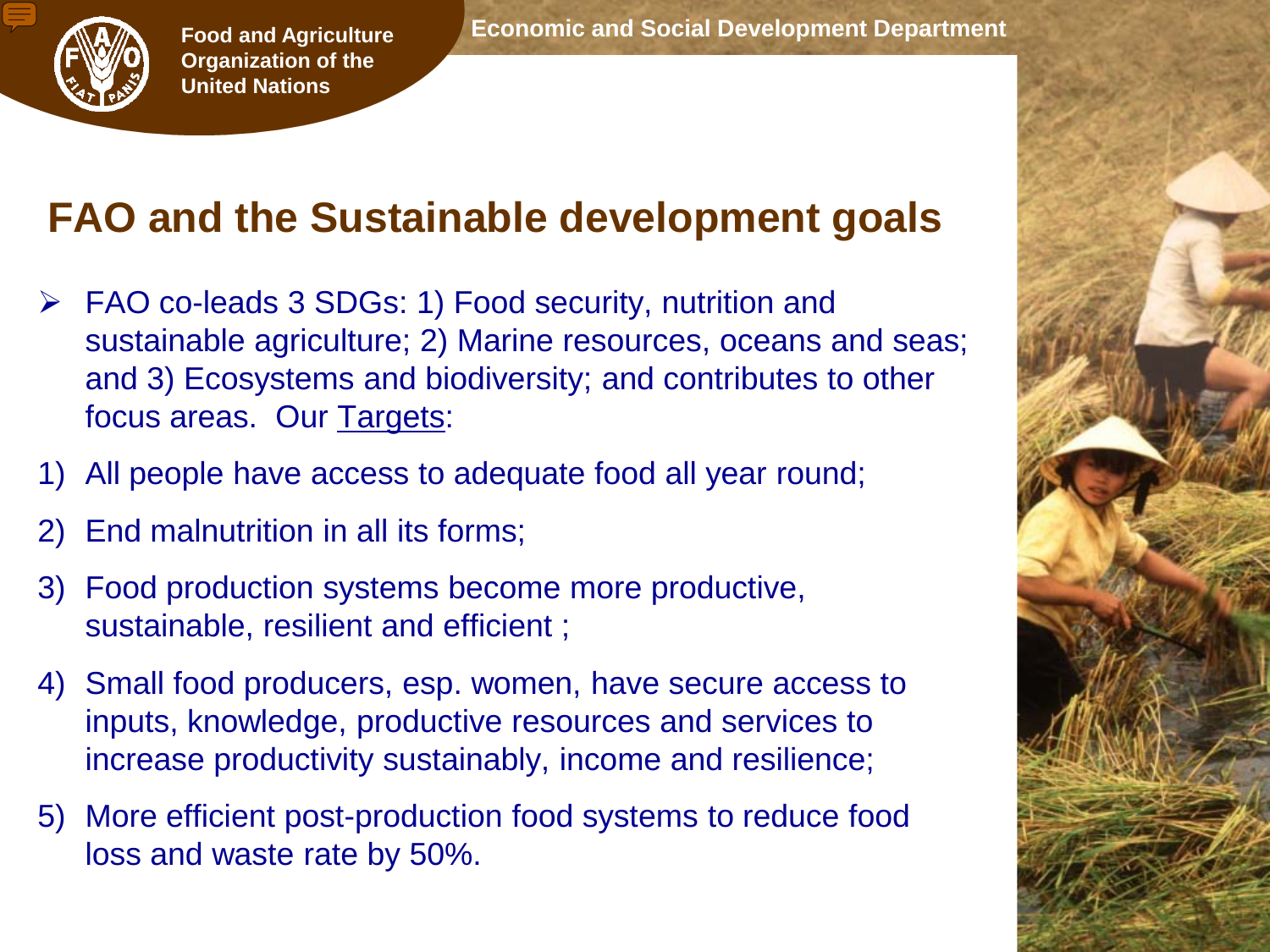

# **FAO Strategic Framework**

- 1. Help eliminate hunger, food insecurity and malnutrition
- 2. Make agriculture more productive and sustainable
- 3. Reduce rural poverty
- 4. Ensure inclusive and efficient agricultural and food systems
- 5. Protect livelihoods from disasters

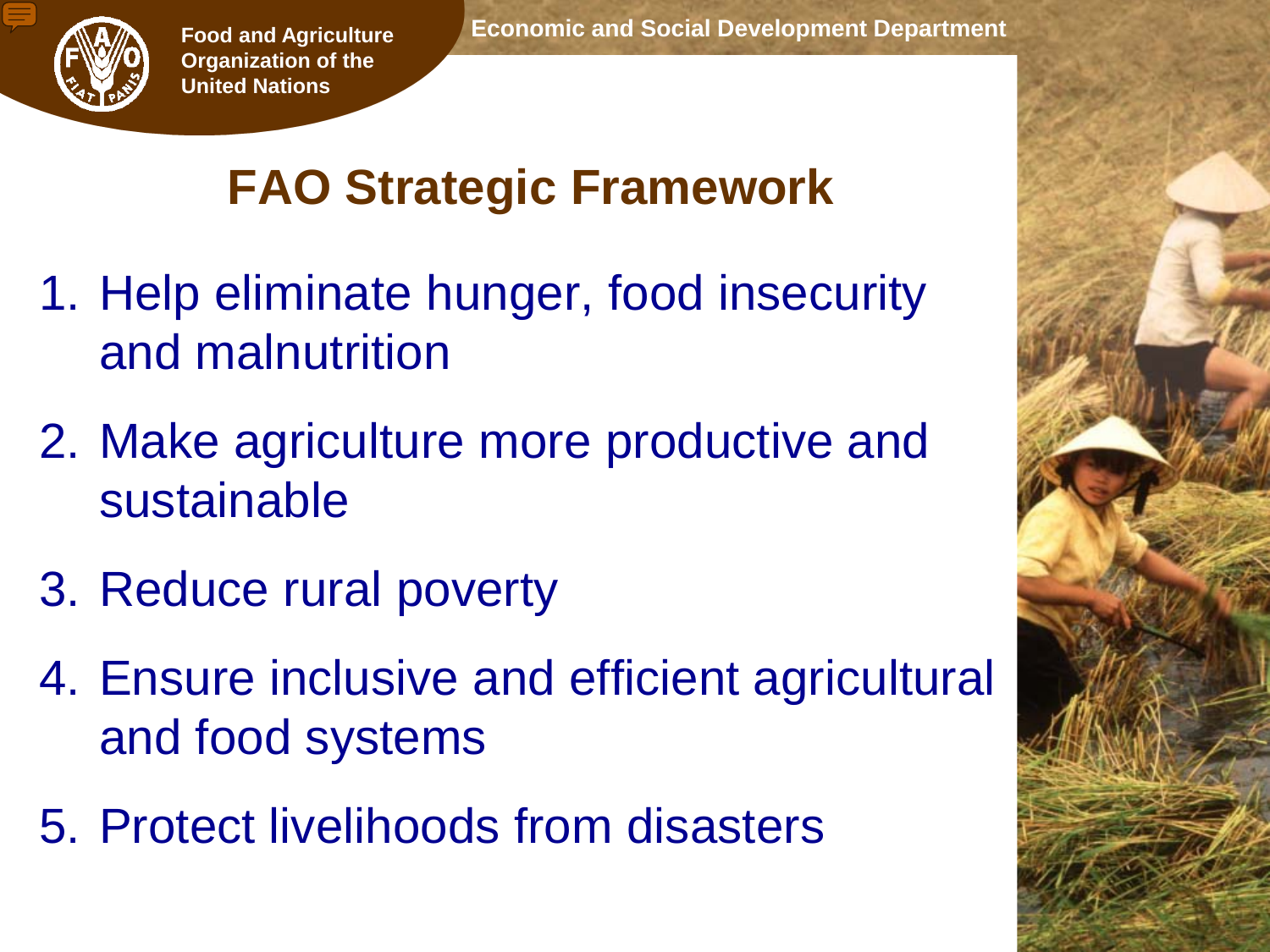

#### *Women farmers produce less because they control less land*

 **Economic and Social Development Department**

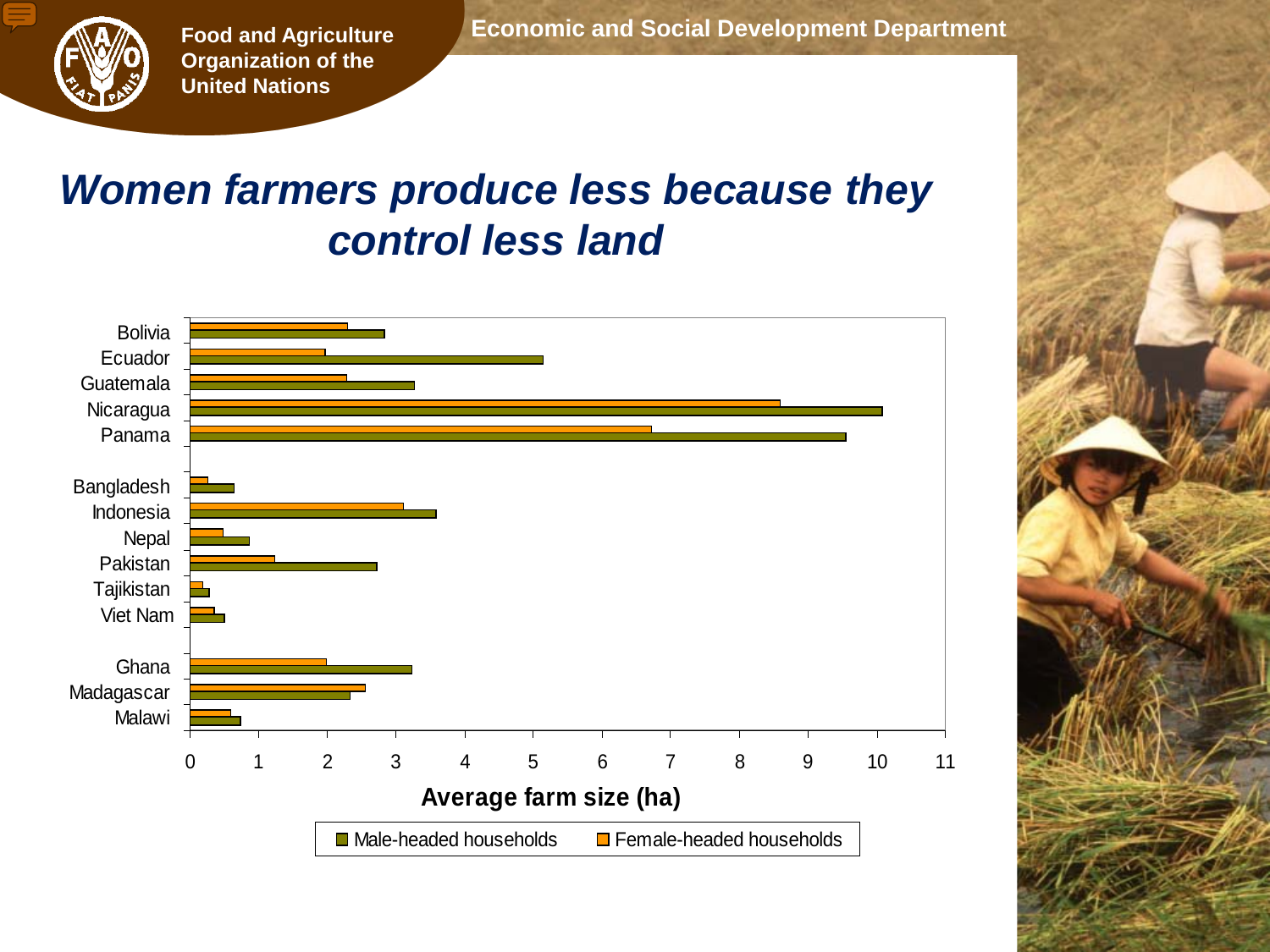

# **FAO Policy**

- 1. Equal participation as decision-makers in rural institutions and in shaping laws and programs
- 2. Equal access to decent employment and income, land and other productive resources
- 3. Equal access to goods and services for agricultural development and markets
- 4. Women's work burden reduced by 20%
- 5. 30% of agricultural aid committed to projects for women and gender equality
- **≻ Gender Equality Objectives**

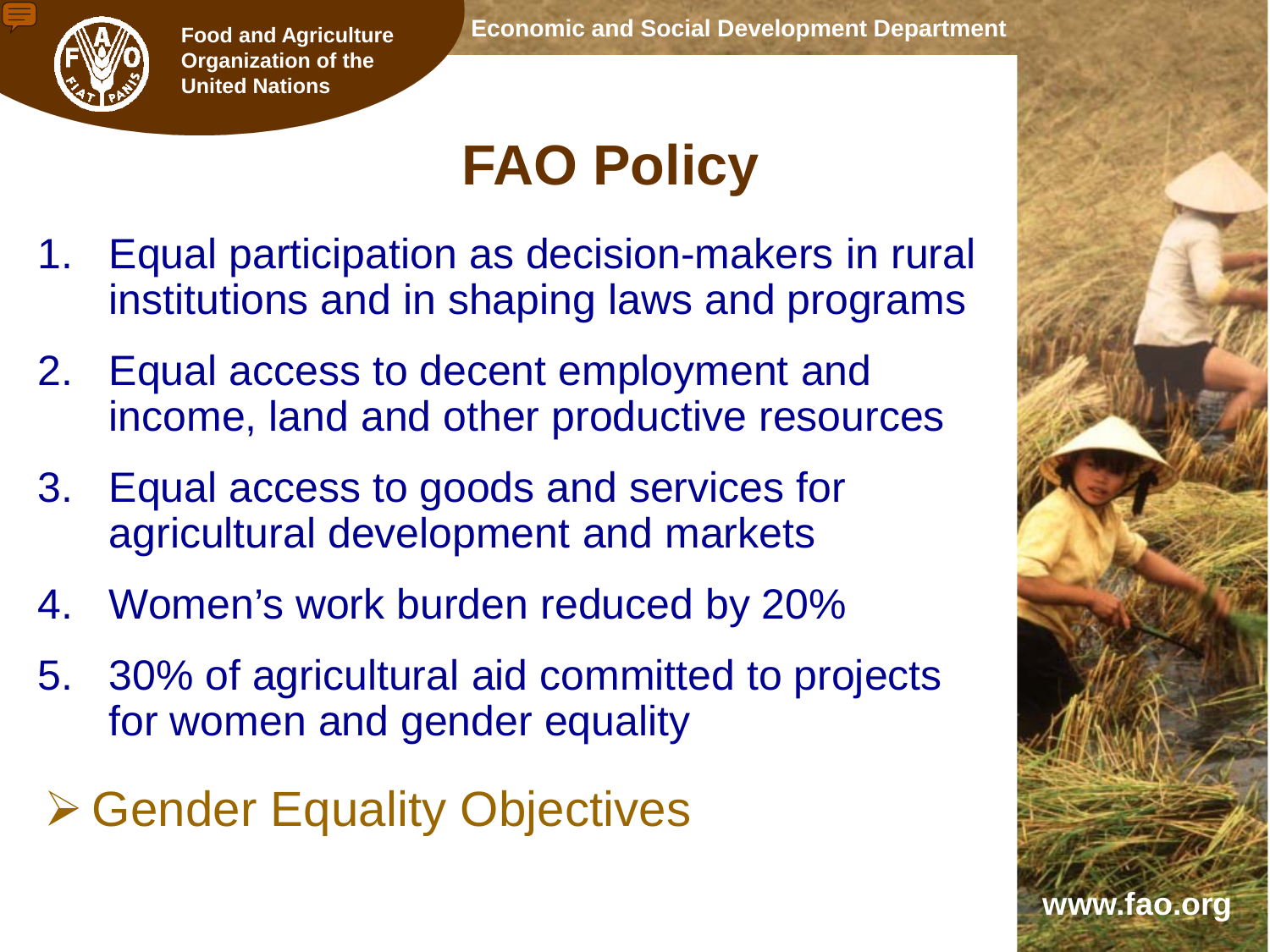

## **2. FAO Experience**

- 1. Technical assistance
- 2. Institutional strengthening
- 3. Sex-disaggregated databases
- 4. Networking and information sharing





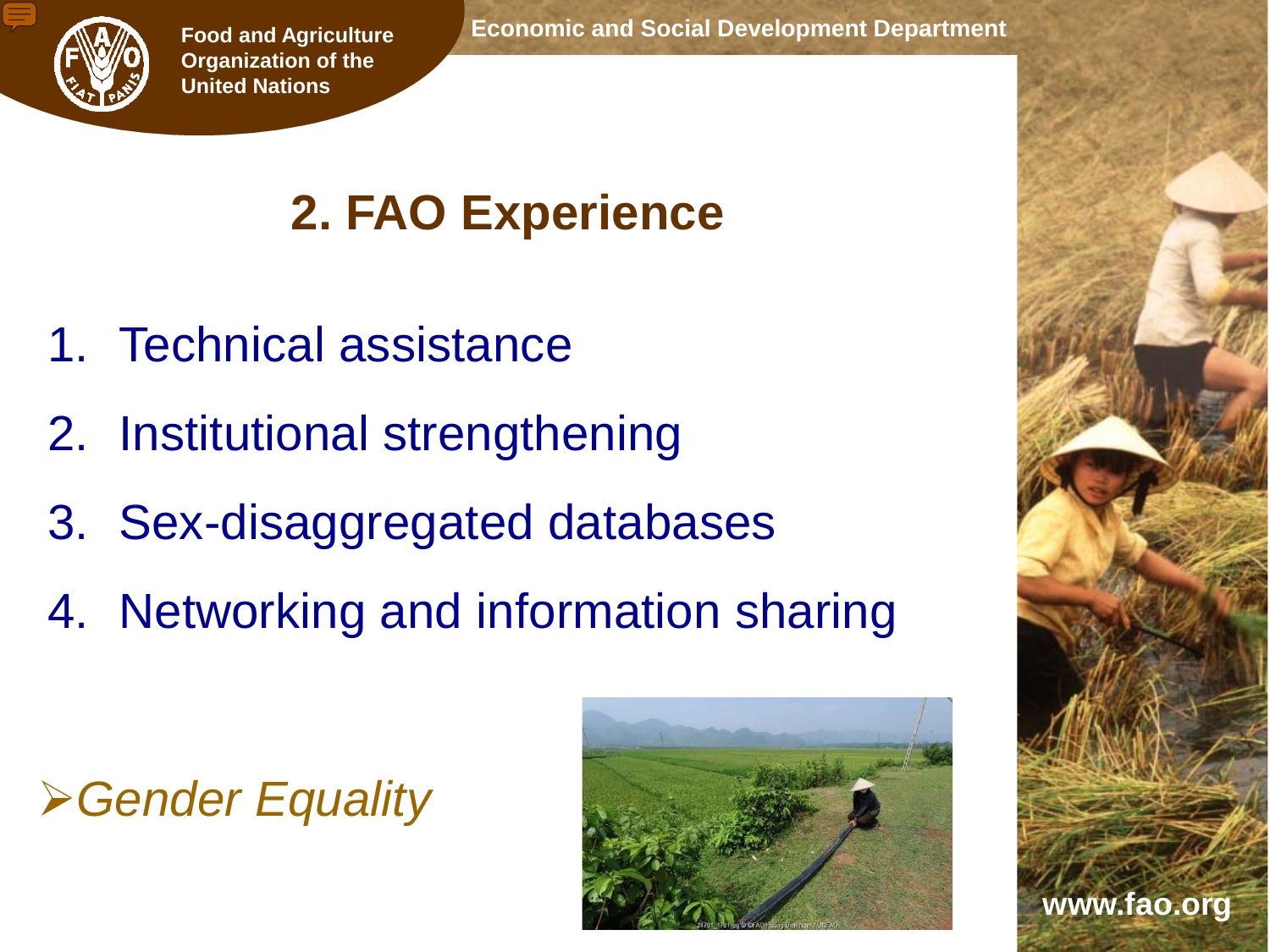

### **Capacity Development**

- 1. Gender awareness of policy-makers
- 2. Training on land and water management
- 3. Trained women as irrigation leaders and to claim land and water rights
- 4. Gender-responsive irrigation schemes
- 5. Water users' associations and women's groups
- 6. Strengthened capacity for sex-disaggregated data analysis

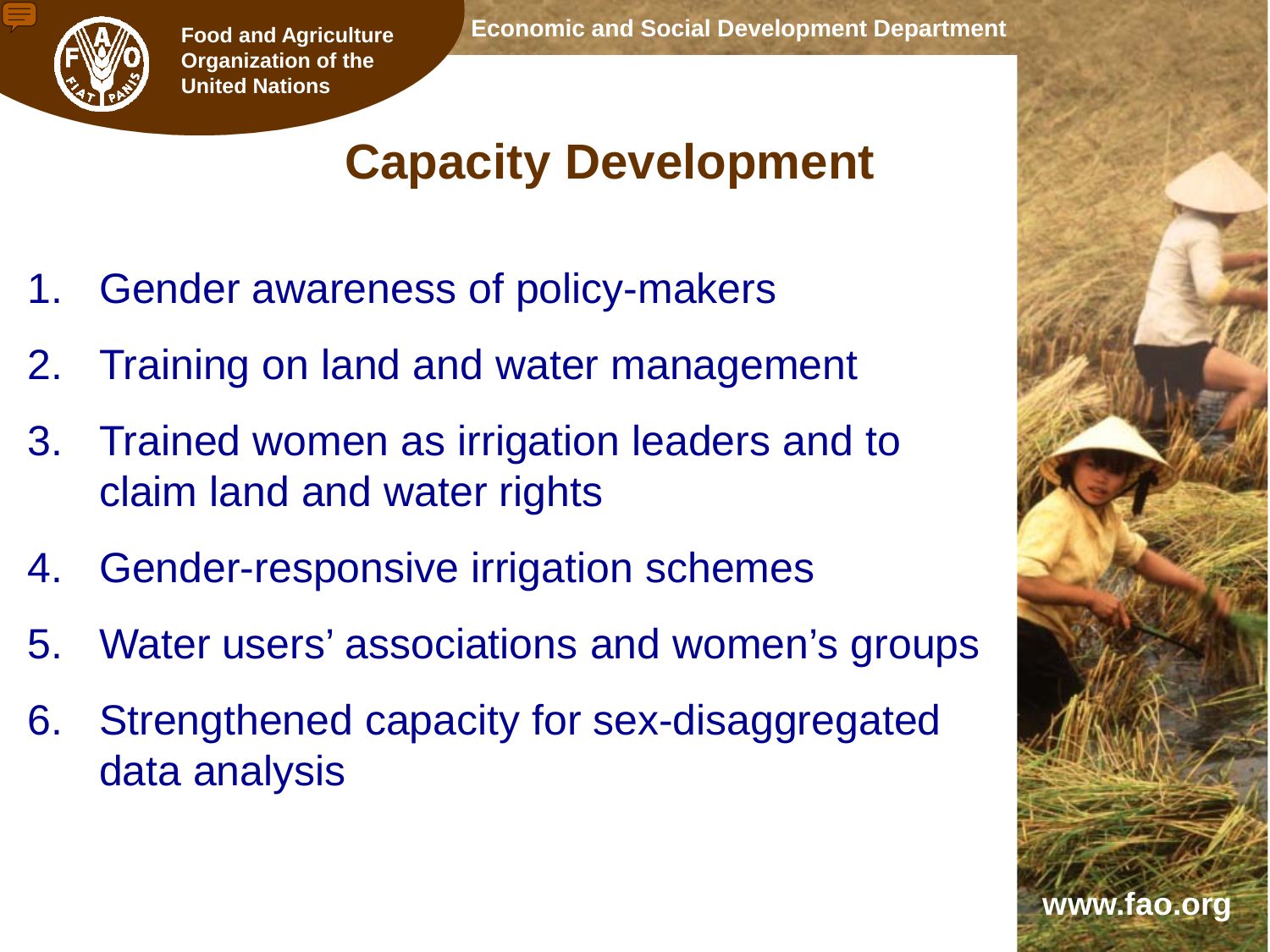

### **Some gender-sensitive indicators related to agriculture**

- % of irrigated farms in region under survey (% irrigated farms managed by/owned by men/women)
- Average size of irrigated farms run by/owned by women/men
- $\triangleright$  Men and women perceptions of gender discrimination (or equality) regarding women's participation in decision-making in relation to irrigation
- $\triangleright$  Men and women access to support services for irrigation, participation in technical training
- $\triangleright$  Men and women access to bank loans/credit and incentives for the development of irrigated agriculture
- $\triangleright$  Men and women membership in and intensity of participation in community-based irrigation committees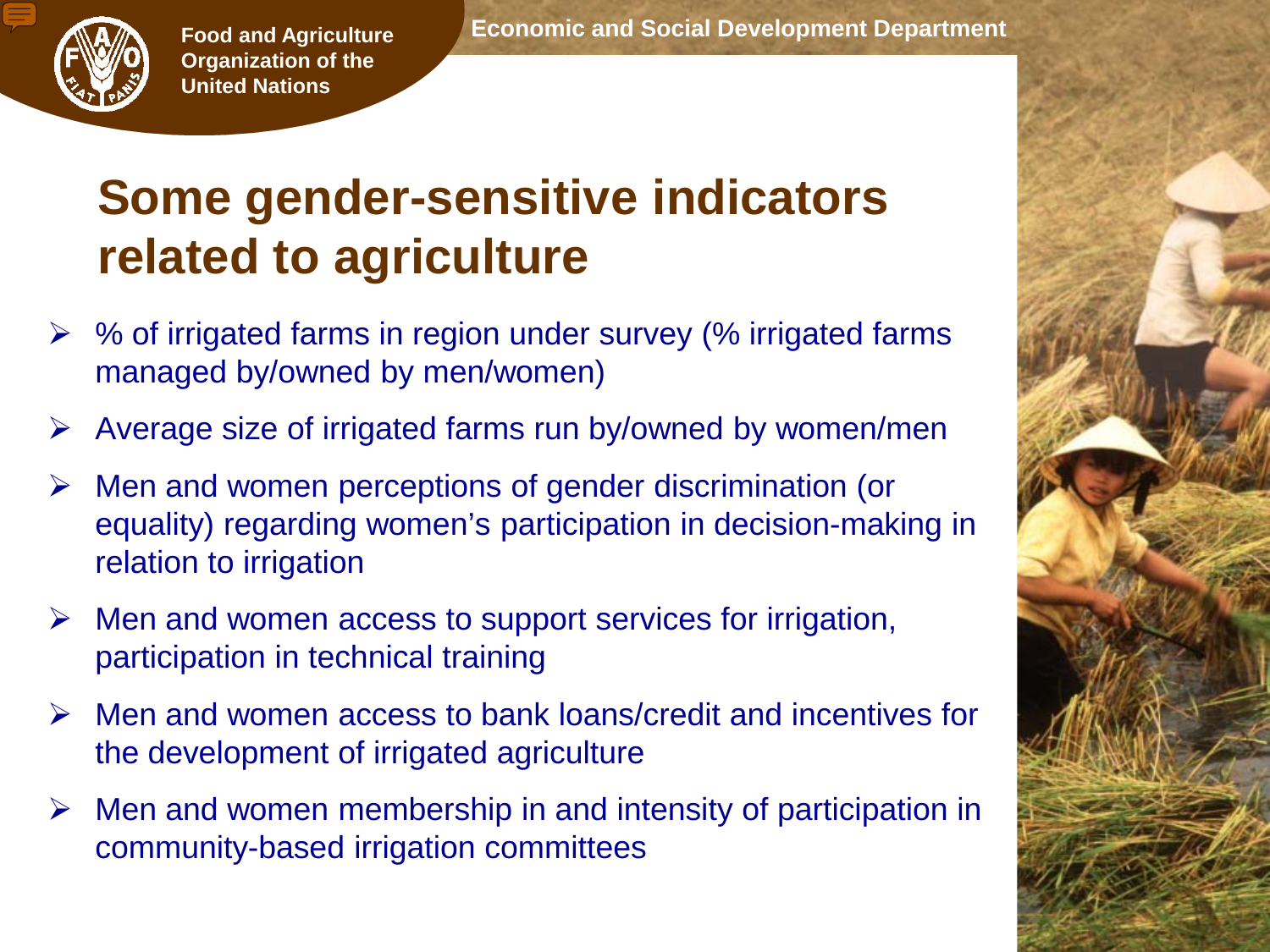

# **DIMITRA**

- 1. Women's leadership and self-confidence
- 2. Women's participation in producer organizations or cooperatives
- 3. Social mobilization
- 4. Community governance
- 5. Changes in agricultural practices
- 6. Zero Hunger and 3N

*Communication for Social Change http://www.fao.org/dimitra*

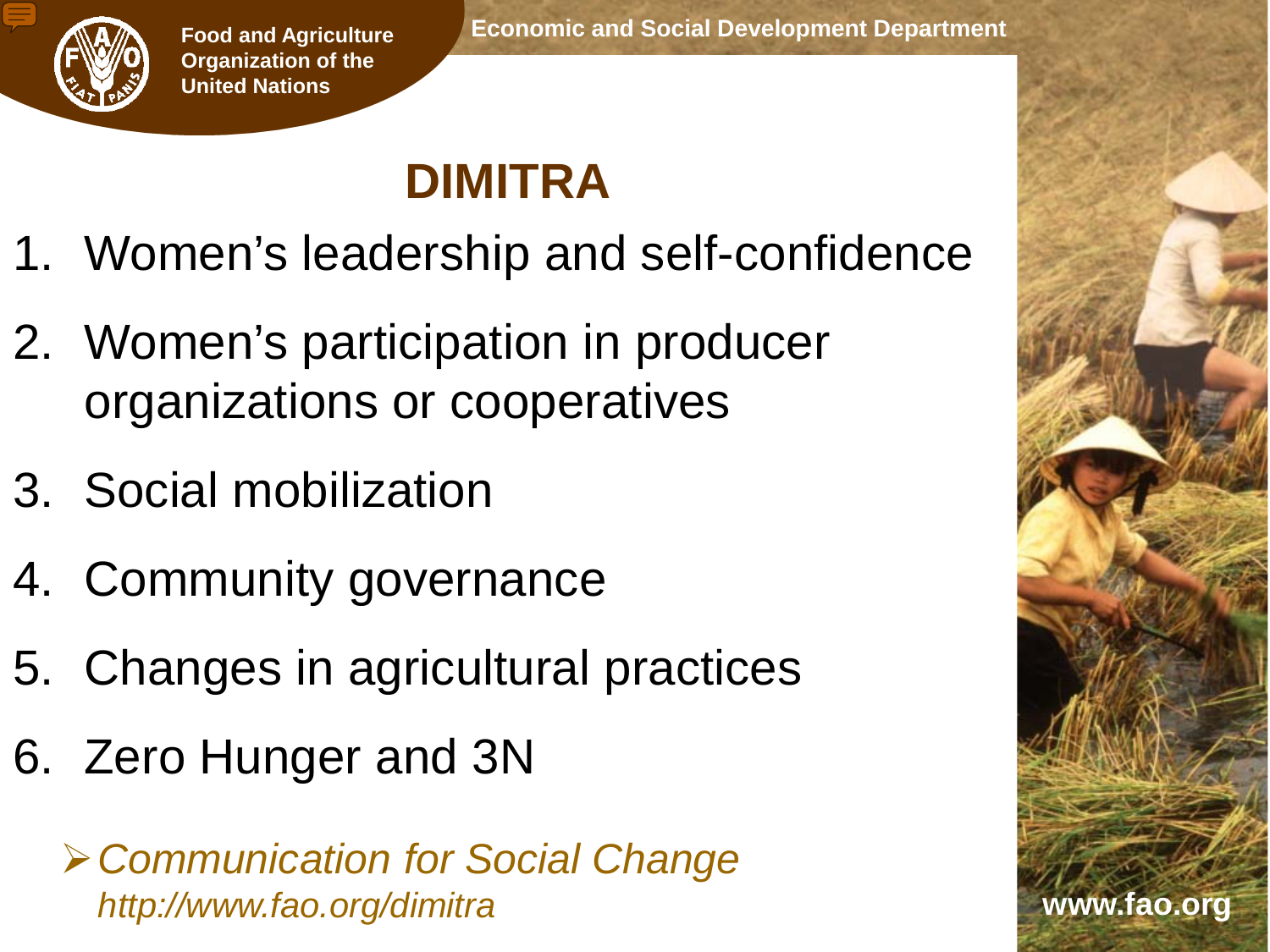

**www.fao.org**

#### **Lessons Learned**

- 1. Gender mainstreaming in land and water legislations and policies
- 2. AMCOW Policy and Strategy for Mainstreaming gender in water sector in **Africa**
- 3. Legal literacy and paralegal training with women leaders

*Policy Advice*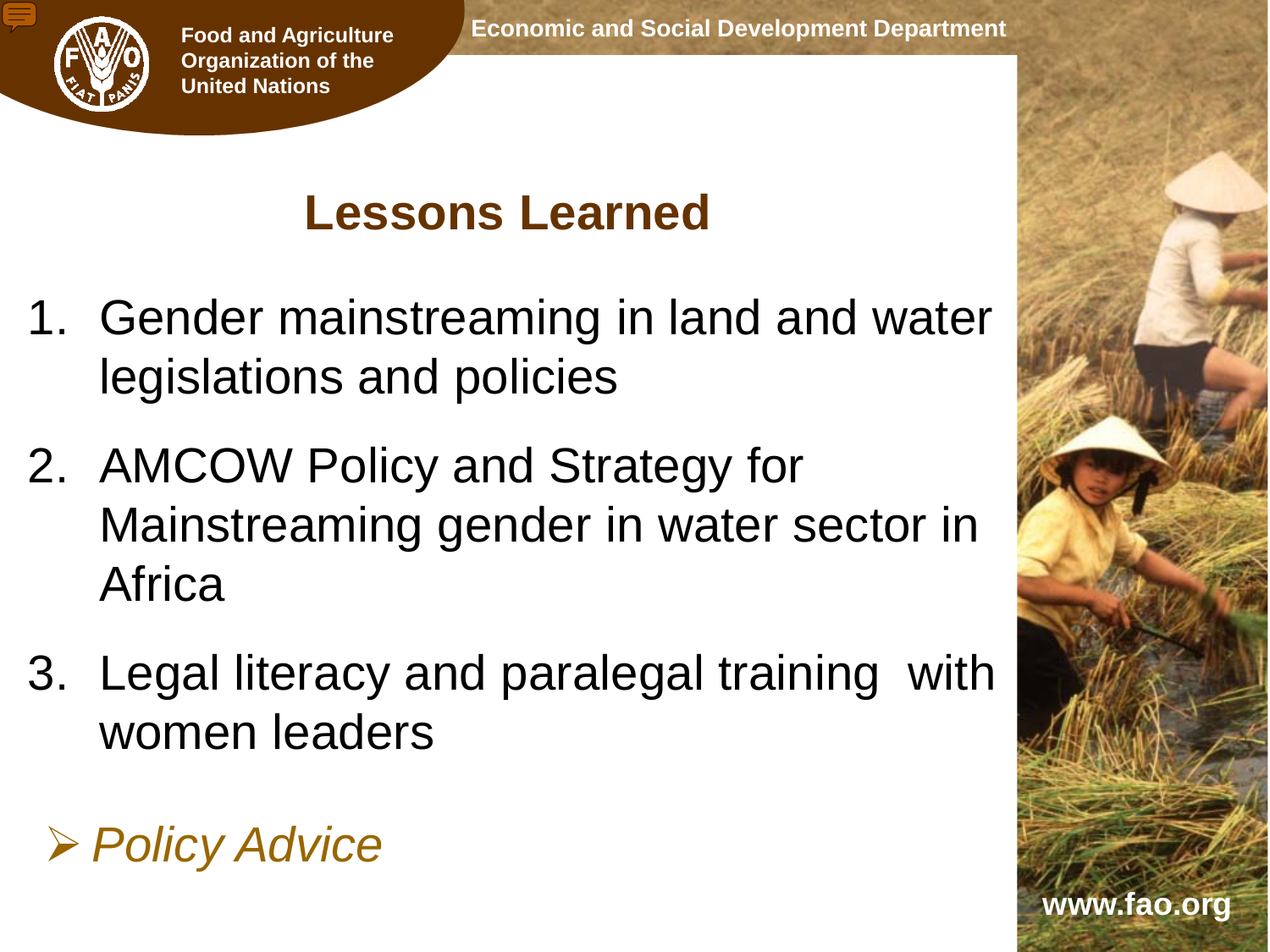

 **Economic and Social Development Department**

#### **2. FAO Tools**

#### **SEAGA Irrigation** Sector Guide





Passport to mainstreaming gender in water programmes

SEAGA Guidelines & Passport for Emergency and Rehabilitation Programmes

#### **MASSMUS** Gender Module

**www.fao.org**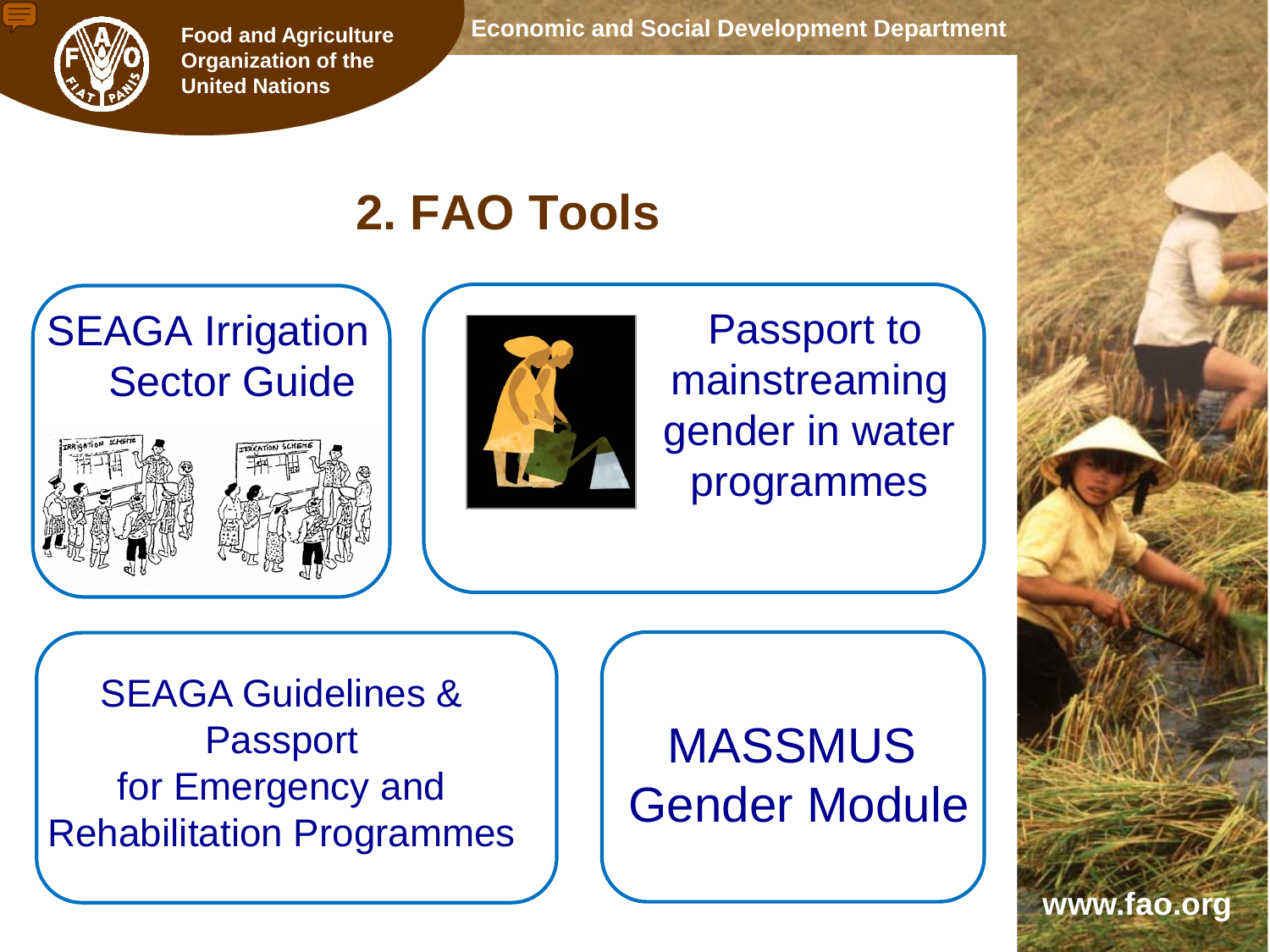

## **Water Passport**

- 1. Access to land and water
- 2. Farming context
- 3. Multiple use of water
- 4. Management of irrigation systems
- 5. Water distribution, irrigation practices and maintenance
- 6. Environmental issues
- **≻ Gender mainstreaming in water**

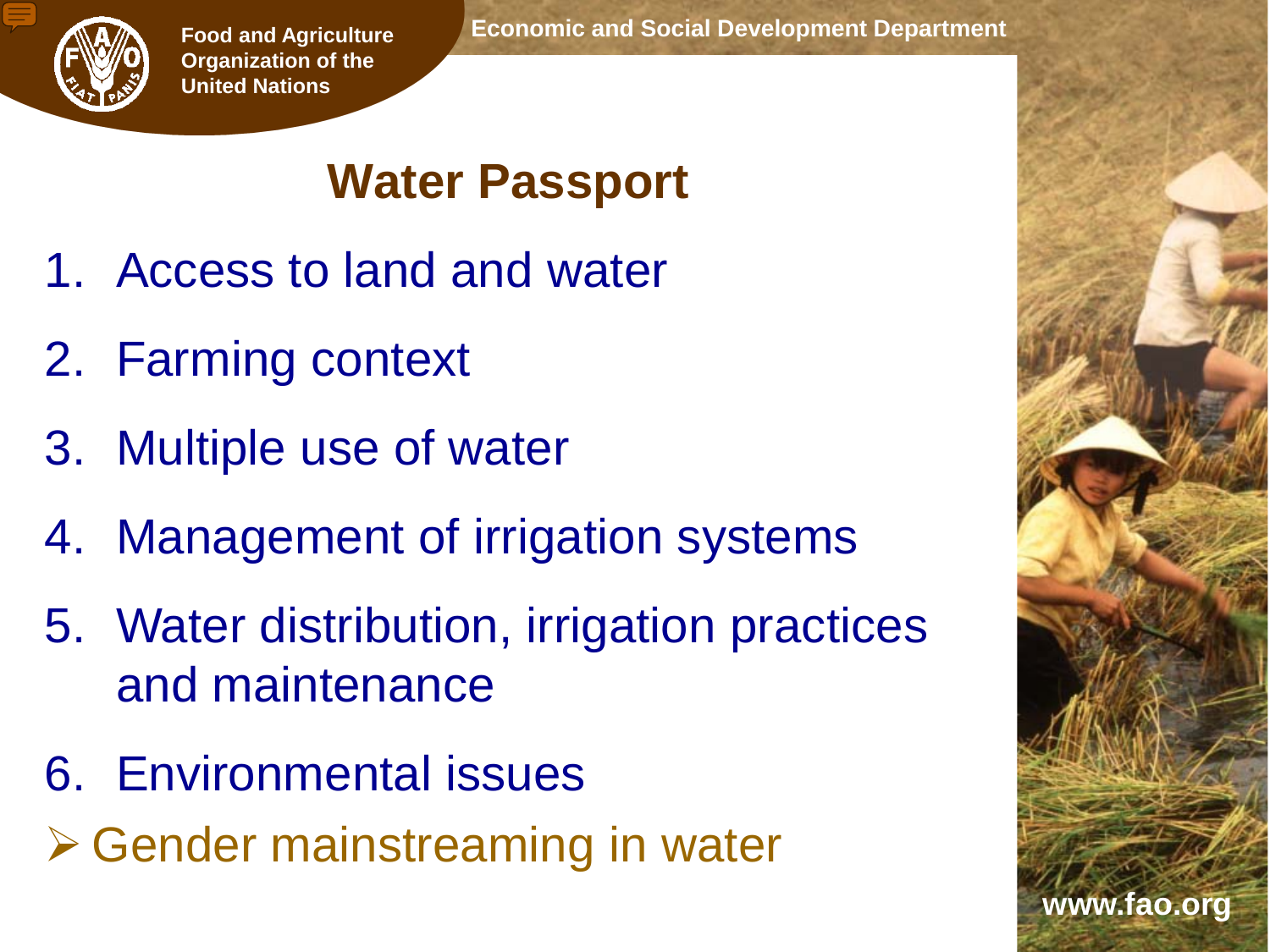

# **4. The Way Forward**

- 1. Study on women and water governance
- 2. Social mobilization and local governance
- 3. Structuring rural world and transforming gender relations
- 4. Capacity development and empowerment
- 5. Information and knowledge products

**≻ Gender-responsive water management**